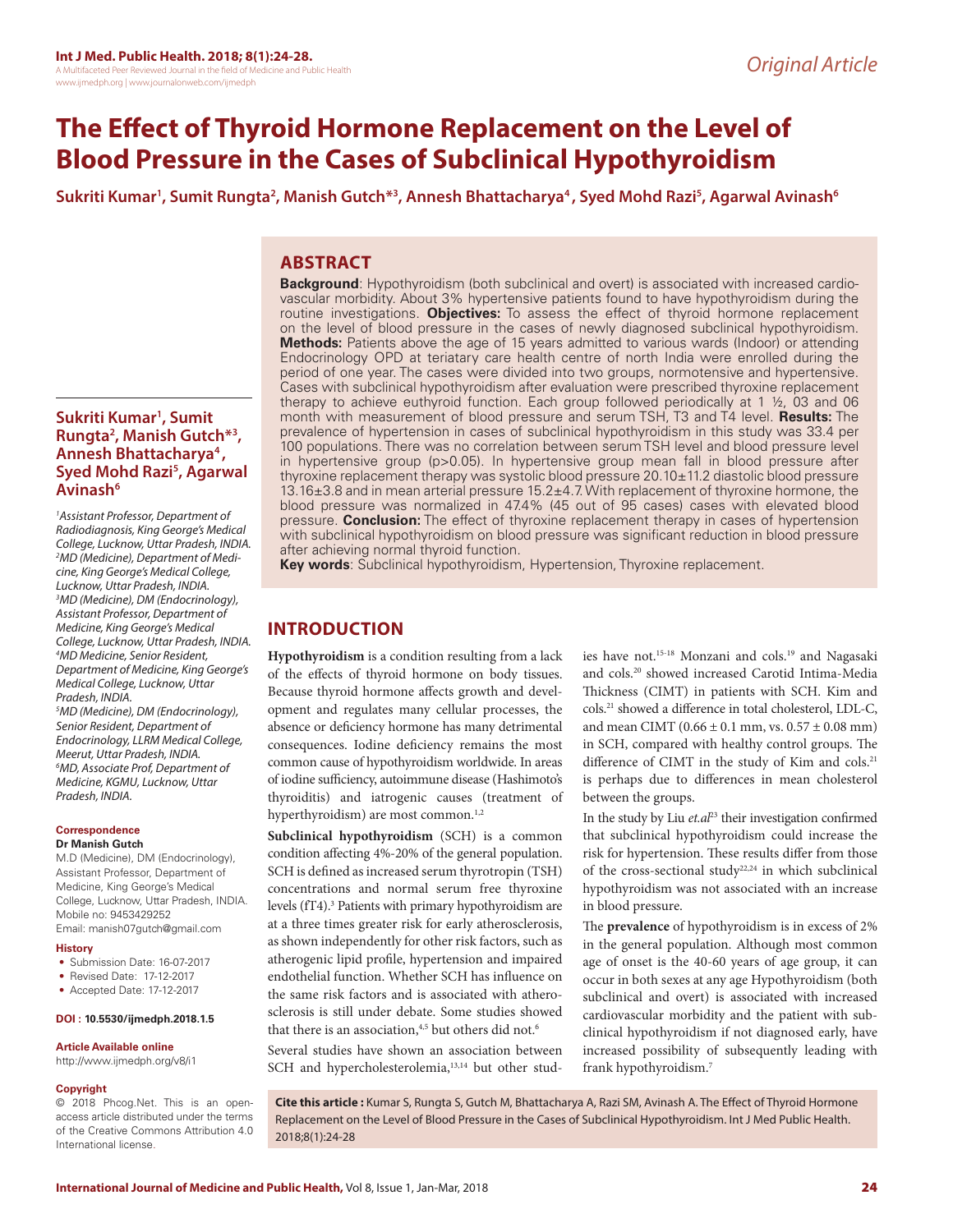Because of these controversies, the benefit from thyroid replacement therapy in SCH is unclear. There are very few studies which show the effect of thyroid hormone replacement on the level of blood pressure in the cases of subclinical hypothyroidism. There is very limited data from the Indian subcontinent.

# **METHODS**

### Subject

A total of 280 newly diagnosed subclinical hypothyroidism patients were enrolled during the study period of 1 year in tertiary care centre in North-India. To assess the effect of thyroid hormone replacement on the level of blood pressure in the cases of newly diagnosed case of subclinical hypothyroidism.

**The criteria for SCH** were: normal fT4 (10.3-24.45 pmol/L) and elevated TSH (4.2-10.0 mU/L) serum levels in at least two thyroid function tests measured no less than two weeks apart and for to diagnose **hypertensive** according to JNC-7 criteria i.e; systolic Blood Pressure ≥140 mm of Hg or diastolic blood pressure ≥90 mm of Hg. To get an accurate blood pressure measurement, patients were evaluated based on the average of two or more blood pressure readings at three or more office visits. **Inclusion criteria:** only newly diagnosed cases of subclinical hypothyroidism patients and newly diagnosed cases of subclinical hypothyroidism with newly diagnosed hypertensive patients were enrolled in the study. Patients were **excluded** if they have clinical hypothyroidism (TSH >10), white coat hypertension, antihypertensive therapy in the past, Congenital hypothyroidism, Pregnancy, Sick euthyroid syndrome, Subacute thyroiditis, Drug induced hypothyroidism, secondary hypothyroidism, patient with renal, cardiac illness, other endocrine disorders and severely ill, or taking thyroid replacement therapy, and not giving consent. **Indications** for the treatment were presence of Anti TPO Antibody, presence of goitre, and menses irregularity in subclinical hypothyroidism patient.

This was a prospective observational study based on a routine medical procedure, and additional written informed medical consent was obtained before the start of study. Ethical committee approval was taken before the start of the study.

**METHOD:** Measurement of blood pressure was done by mercury sphygmomanometer in right arm in sitting and supine position, the care taken during measurement that the patient to sit quietly for 5 min before measuring blood pressure, the patient should be seated comfortably with the back supported and the upper arm bared without constrictive clothing, the legs should not be crossed, the arm should be supported at heart level, and the bladder of the cuff should encircle at least 80% of the arm circumference, larger or smaller cuffs were used as needed. The mercury column would be deflated at 2 to 3 mm/sec, and the first and last audible sounds would be taken as systolic and diastolic pressure. Thyroid peroxidase antibody (TPOAb): Less than 35 IU/mL.

**STUDY PROTOCOL:** The cases of subclinical hypothyroidism were divided into two groups, normotensive and the hypertensive. Cases after thorough evaluation were prescribed thyroxine replacement therapy to achieve euthyroid function. Each group followed periodically at 1 ½, 03 and 06 month with measurement of blood pressure and serum TSH level and studied for effect of thyroxine replacement on BP level.

# **Statistical analysis**

Continuous data were summarized as Mean ± SD while discrete (categorical) in number and percentage. Continuous two independent groups were compared by parametric independent Student's t test and the significance of parametric t test was also validated with nonparametric alternative Mann-Whitney U test, where appropriate. Discrete (categorical) groups were compared by chi-square  $(\chi^2)$  test. A two-sided ( $\alpha=2$ ) p values less than 0.05 (p<0.05) was considered statistically significant. All analyses were performed on STATISTICA software (Windows version 6.0).

# **RESULTS**

The study evaluated the effect of thyroid hormone replacement on the level of blood pressure in the cases of subclinical hypothyroidism at a tertiary care centre. A total of 280 patients were recruited and evaluated after inclusion and exclusion criteria. **Figure 1** shows the study protocol.

# **I. Baseline Characteristics**

**1. DEMOGRAPIC PROFILE: Table 1** showed the age and sex distributions of studied patients. The ages of study subjects ranged between 15 to 80 years with mean  $(\pm SD)$  for males and female was found to be 41.0±12.8 and 44.1±15.3. Among the patients, mostly were above 40 years of age (53.6%) and mostly were females (80.4%).

**2. PREVALENCE OF HYPERTENSION**: The prevalence of hypertension in cases of subclinical hypothyroidism in this study was 33.9 per 100 populations and its increases with increasing age. In age group < 20 years prevalence is 0%, in age group 20-40 years it was 16.7% and in age group > 40 years prevalence was 50% which is statistically significant p=0.02. The male to female ratio was found to be 35(36.8%):60(63.2%) or 1:1.71 **(Table 1).** There is positive linear correlation between serum TSH and blood pressure level and which was statistically insignificant (p=0. 236) **(Table 2)**.

# **II.Cardiovascular Risk Factors Betwwen Normotensive and Hypertensive Group**

Table 3 shows the additional cardiovascular risk factors between normotensive and hypertensive groups: male sex, advance age, smoking, family history of hypertension and weight were found to be statistically significant between the two groups however BMI and history of diabetes were found to be non significant between the groups.

# **III. Effect of thyroxine replacement on systolic, diastolic, mean and on weight reduction:**

In our study, we had found significant reduction of blood pressure on thyroid hormone replacement in hypertensive patient with subclinical hypothyroidism. The mean fall in blood pressure in normotensive patient was in systolic blood pressure, 2.72±3.2 diastolic blood pressure 2.45±4.2 and in mean arterial pressure 1.97±3.7 after thyroxine replacement therapy (Table 4) while in cases of hypertension mean fall in blood pressure after thyroxine replacement therapy was in systolic blood pressure 20.1±11.2 diastolic blood pressure 13.16±3.8 and in mean arterial pressure 15.2±4.7 (Table 5). The normalization of blood pressure in cases of hypertension with hypothyroidism with normalization of serum TSH level after thyroxine replacement therapy was significant  $( $p=0.05$ ).$ Normalization of TSH level was noted in all the patients after 6 months of thyroxine replacement therapy. Figure 2 and 3 with replacement of thyroxine hormone, the blood pressure was normalized in 47.4% (45 out of 95 cases) cases with elevated blood pressure.

# **DISCUSSION**

The results of our study suggest an association between subclinical hypothyroidism and increased blood pressure levels. The heart is a major target organ for thyroid hormone action and marked change occur in cardiovascular functions in patient with hypothyroidism.8 In patients with hypothyroidism, a true enhanced incidence of hypertension has been found. The reported prevalence of hypertension in hypothyroidism varies between 0% and 50%. Hypothyroidism has been identified as a cause of hypertension in 3% of patients with high blood pressure. Patient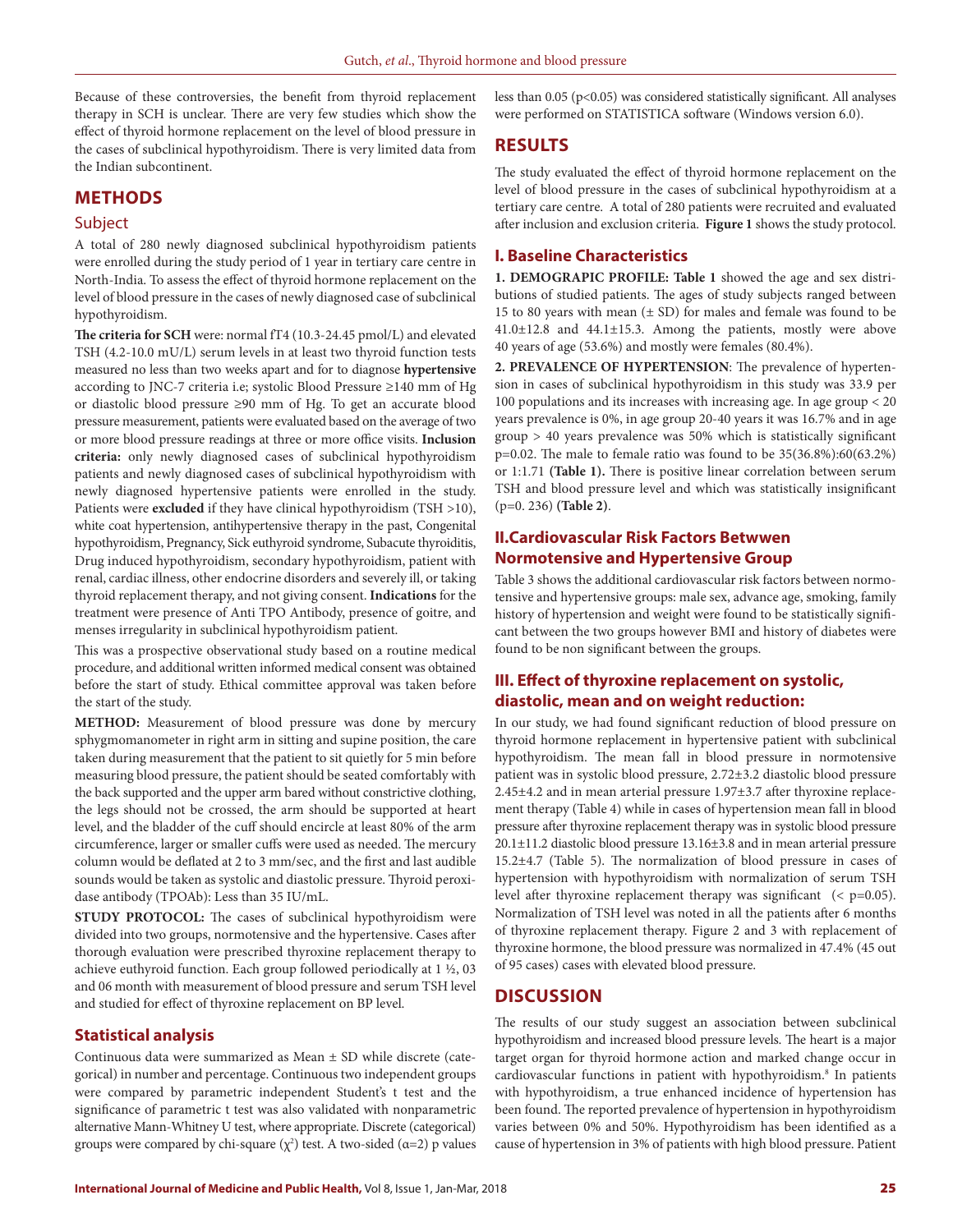#### **Table 1: Demograpic Profile**

|                                                                         | <b>SEX</b>                                              |                                           |                           |  |
|-------------------------------------------------------------------------|---------------------------------------------------------|-------------------------------------------|---------------------------|--|
| <b>AGE</b> in year                                                      | <b>MALE</b><br>$n=55(19.6%)$                            | <b>FEMALE</b><br>$n=225(80.4%)$           | <b>TOTAL</b><br>$(n=280)$ |  |
| <20                                                                     | 05                                                      | 0 <sub>5</sub>                            | $10(3.6\%)$               |  |
| $20 - 40$                                                               | 15                                                      | 105                                       | 120 (42.9%)               |  |
| 35<br>>40                                                               |                                                         | 115                                       | 150 (53.6%)               |  |
| <b>SEX</b>                                                              | <b>GROUPS</b><br><b>NORMOTENSIVE</b><br>$N=185(66.1\%)$ | <b>HYPERTENSIVE</b><br>$N=95(33.9%)$      | <b>TOTAL</b><br>$n = 280$ |  |
| <b>MALE</b>                                                             | $20(10.8\%)$                                            | 35(36.8%)                                 | 55(19.6%)                 |  |
| <b>FEMALE</b>                                                           | 165(89.2%)                                              | 60(63.2%)                                 | 225(80.4%)                |  |
| <b>AGE IN</b><br><b>NORMOTENSIVE</b><br><b>YEARS</b><br>$n=185(66.1\%)$ |                                                         | <b>GROUPS</b><br>HYPERTENSIVE n=95(33.9%) |                           |  |
| $20$                                                                    | $10(5.4\%)$                                             | $0(0\%)$                                  |                           |  |
| $21 - 40$                                                               | 100(54.05%)                                             | 20(21.05%)                                |                           |  |
| 75(40.5%)<br>>40                                                        |                                                         | 75(78.95%)                                |                           |  |

# **Table 2: Distribution of TSH Levels with Grade of Hypertension**

| <b>TSH LEVEL IN</b><br>mIU/I | $5 - 6.5$ | $6.6 - 8.5$ | $8.6 - 10$ | <b>TOTAL CASES</b><br>$n=95$ |
|------------------------------|-----------|-------------|------------|------------------------------|
| STAGE <sub>1</sub>           | 05(8.33%) | $30(50\%)$  | 25(41.66%) | $60(63.15\%)$                |
| STAGE 2                      | $00(0\%)$ | 20(57.14%)  | 15(42.86%) | 35(36.85%)                   |
|                              |           |             |            |                              |

Pearson chi2 =  $5.5412$  p = 0.0236

### **Table 3: Difference Between Hypertensive and Normotensive Groups**

|                                   | <b>Normotensive</b><br>Group<br>$N=185(66.1%)$ | <b>Hypertensive</b><br>Group<br>$N = 95(33.9%)$ | P value   |
|-----------------------------------|------------------------------------------------|-------------------------------------------------|-----------|
| Sex (M: F)                        | 20:165                                         | 35:60                                           | < 0.001   |
| Age (Years)                       | $38.32 + 12.4$                                 | $48.0 \pm 12.7$                                 | < 0.001   |
| Family history of<br>hypertension | 10/185(5.4%)                                   | 15/95 (15.7 %)                                  | < 0.001   |
| Weight (kg)                       | $59.3 + 8.4$                                   | $65.1 + 6.7$                                    | < 0.001   |
| BMI (kg/m <sup>2</sup> )          | $22.3 + 7.2$                                   | $23.8 + 8.2$                                    | <b>NS</b> |
| Smoking                           | 13(7%)                                         | $19(20\%)$                                      | < 0.001   |
| <b>Diabetes</b>                   | $14(7.5\%)$                                    | $8(8.4\%)$                                      | <b>NS</b> |
|                                   |                                                |                                                 |           |

#### **Table 4: Effect of thyroxine replacement on systolic, diastolic, mean BP and Weight reduction in normotensive patients**

| <b>MONTH</b>             | <b>SBP</b><br><b>MEAN±SD</b> | <b>DBP</b><br><b>MEAN±SD</b> | <b>MEAN</b><br>$BP+SD$ | <b>MEAN</b><br><b>WEIGHT±SD</b> |
|--------------------------|------------------------------|------------------------------|------------------------|---------------------------------|
| $\Omega$                 | $114.5 + 6.1$                | $76.5 + 6.0$                 | $89.1 + 5.34$          | $59.3 + 8.4$                    |
| $1\frac{1}{2}$<br>months | $114.1 + 5.9$                | $75.8 + 5.7$                 | $88.2 + 5.12$          | $59.1 + 7.3$                    |
| 3RD                      | $112.1 + 5.6$                | $74.7 + 3.3$                 | $87.5 + 2.9$           | $58.9 + 6.8$                    |
| 6TH                      | $111.6 + 5.4$                | $74.02 + 2.5$                | $87.1 + 2.1$           | $58.1 + 6.9$                    |
|                          |                              |                              |                        |                                 |

### **Table 5: Effect of thyroxine replacement on systolic, diastolic, mean BP and Weight reduction in hypertensive patients**

| <b>MONTH</b>          | <b>SBP</b><br><b>MEAN±SD</b> | <b>DRP</b><br><b>MEAN±SD</b> | <b>MEAN</b><br><b>BP±SD</b> | <b>MEAN</b><br><b>WEIGHT±SD</b> |
|-----------------------|------------------------------|------------------------------|-----------------------------|---------------------------------|
| $\Omega$              | $145.4 + 14.9$               | $96.2 + 3.1$                 | $112.3 + 6.4$               | $65.1 + 6.7$                    |
| $1\frac{1}{2}$ months | $136.3 \pm 12.8$             | $90.2 + 4.1$                 | $106.5 + 7.2$               | $64.7 + 6.6$                    |
| 3RD                   | $129.7 + 7.3$                | $86.4 + 3.3$                 | $100.7 + 2.9$               | $64.0 + 6.8$                    |
| 6TH                   | $125.3 + 4.6$                | $83.0 + 2.5$                 | $97.1 \pm 1.8$              | $63.9 + 6.9$                    |



**Figure 1:** Study Protocol



**Figure 2:** Effect of Thyroxine Replacement on Systolic, Diastolic and Mean BP In Cases of Normotension Patients With Subclinical Hypothyroidism

with hypothyroidism have a 3-fold increased prevalence of hypertension, usually diastolic. In addition, hypercholesterolemia and impairment of fatty acid mobilization are associated with myxedema and present additional risk factor for the development of atherosclerotic cardiovascular disease.<sup>9</sup>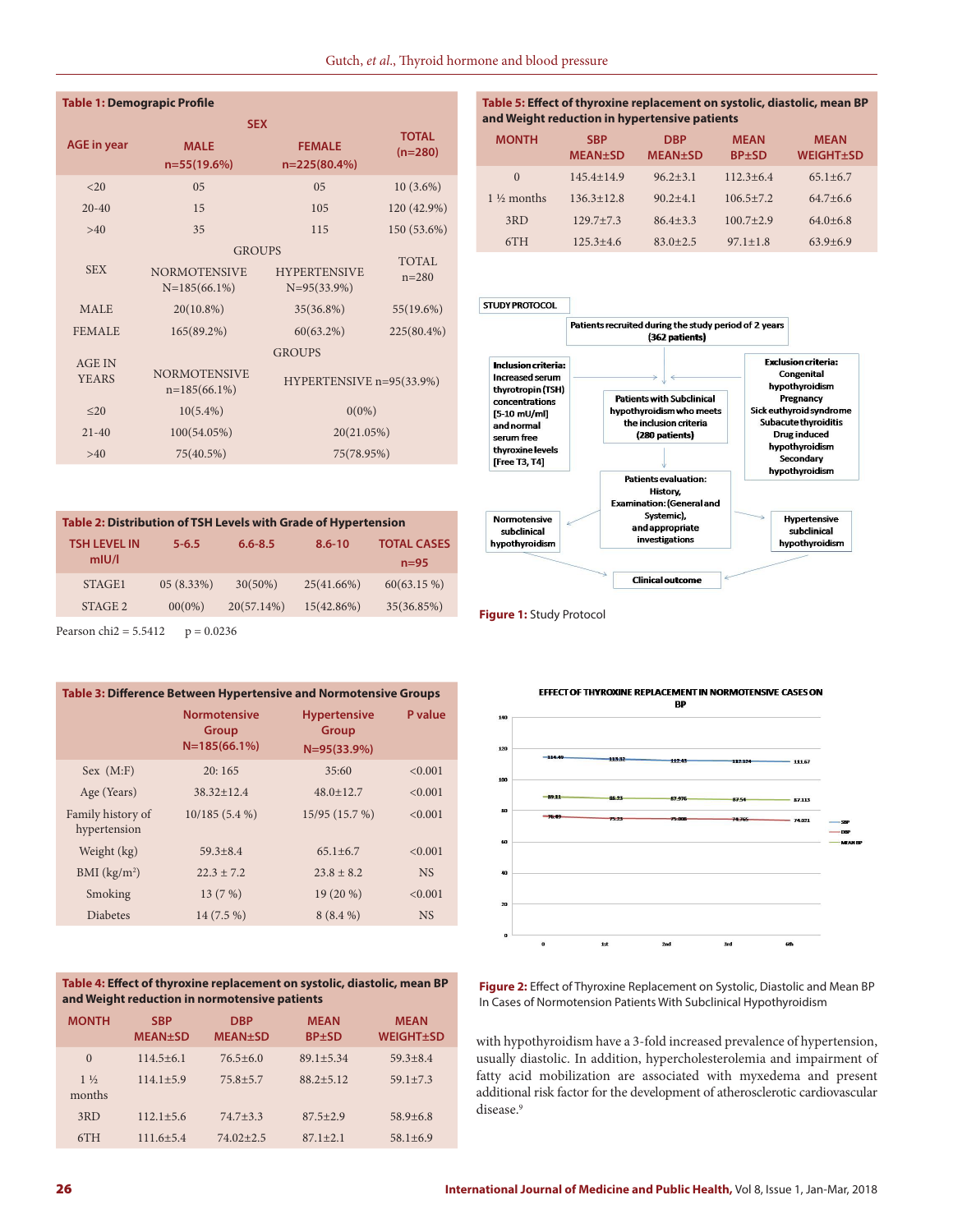



These are two main factors contribute to systemic hypertension in subclinical hypothyroidism. The first and certainly the most widely recognized, is the remarkable increase in peripheral vascular resistance. The second and more recently documented is the increase in arterial stiffness, which likely results from myxedema of arterial wall. In general systemic hypertension associated with subclinical hypothyroidism is poorly controlled by conventional treatment, whereas it promptly improves with achievement of euthyroidism. So it is important to encourage the routine assessment of thyroid function in all patients with pre-existing systemic hypertension that became resistant to pharmacological treatment.<sup>10</sup> Studies have shown that sub-clinical hypothyroidism has been associated with elevated diastolic BP, which also resolved after  $\mathrm{T}_4$  treatment.<sup>11</sup> Whether patients with sub-clinical hypothyroidism require  $\mathrm{T}_4$  treatment remains controversial, but the risk of developing overt hypothyroidism especially in the presence of thyroid antibodies is high. Therefore, treatment of the condition may halt the progression to overt hypothyroidism. Sub-clinical hypothyroidism may leads to intrinsic myocardial changes, reflected by changes in contractility and relaxation, causing decreased cardiac contraction, cardiac output, heart rate, left ventricular compliance, and an increase in total peripheral resistance, which may be responsible for the observed hypertension. Other studies have however reported that cardiac structure and function remain normal in the sub-clinical hypothyroidism. 12

In our study, we had found significant reduction of blood pressure on thyroid hormone replacement in hypertensive patient with subclinical hypothyroidism. The mean fall in blood pressure in normotensive patient was in systolic blood pressure, 2.72±3.2 diastolic blood pressure 2.45±4.2 and in mean arterial pressure 1.97±3.8 after thyroxine replacement therapy while in cases of hypertension mean fall in blood pressure after thyroxine replacement therapy was in systolic blood pressure 20.1±11.2 diastolic blood pressure 13.1±3.8 and in mean arterial pressure 15.1±4.7 without supplementing any antihypertensive therapy. The normalization of blood pressure in cases of hypertension with hypothyroidism with normalization of serum TSH level after thyroxine replacement therapy was significant  $( $p=0.05$ ).$ 

Responders to anti hypertensive treatment have been defined as any patient with a fall in mean arterial pressure, however small; any patient with a fall in mean arterial pressure of 5%, 10% or greater; and any patient achieving a goal blood pressure, usually a diastolic pressure less than 90mm Hg.

Non-responders are normally defined as those who do not fit into the category of a responder. In our study, after 6 months of thyroxine replacement all the patients had more than 5 % reduction in mean BP, and all achieved diastolic of less than 90 mm Hg, hence no nonreponders.

### **CONCLUSION**

The effect of thyroid hormone replacement on blood pressure in cases of hypothyroidism is positively correlated i.e. on thyroid hormone replacement there is decrease in blood pressure in both systolic as well as diastolic after normalization of serum TSH level.

# **CONFLICT OF INTEREST**

No potential conflict of interest relevant to this article was reported.

## **ACKNOWLEDGEMENT**

On behalf of all the contributors I will act and guarantor and will correspond with the journal from this point onward.

# **ABBREVIATION USED**

**SCH:** Subclinical hypothyroidism; **TSH:** Thyroid Stimulating Hormone; **CIMT:** Carotid Intima-Media Thickness; **BP:** Blood Pressure; **SBP:** Systolic blood pressure; **BMI:** Body Mass Index.

### **REFERENCES**

- 1. Devdhar M, Ousman YH, Burman KD. Hypothyroidism. Endocrinol Metab Clin North Am. 2007;36(3):595-615.
- 2. Boucai L, Hollowell JG, Surks MI. An approach for development of age-, gender-, and ethnicity-specific thyrotropin reference limits. Thyroid. 2011;21(1):5-11.
- 3. Stabouli S, Papakatsika S, Kotsis V. Hypothyroidism and hypertension. Expert Rev Cardiovasc Ther. 2010;8(11):1559-65.
- 4. Walsh JP, Bremner AP, Bulsara MK, O'Leary P, Leedman PJ, Feddema P, *et al*. Subclinical thyroid dysfunction as a risk factor for cardiovascular disease. Arch Intern Med. 2005;165(21):2467–72.
- 5. Imaizumi M, Akahoshi M, Ichimaru S, Nakashima E, Hida A, Soda M, *et al*. Risk for ischemic heart disease and all-cause mortality in subclinical hypothyroidism. J Clin Endocrinol Metab. 2004;89(7):3365–70.
- 6. Schultz M, Kistorp C, Raymond I, Dimsits J, Tuxen C, Hildebrandt P, *et al*. Cardiovascular events in thyroid disease: A population based, prospective study. Horm Metab Res. 2011;43(9):653–9.
- 7. Gumieniak O, Perlstein TS, Hopkins PN, Brown NJ, Murphey LJ, Jeunemaitre X, *et al*. Thyroid function and blood pressure homeostasis in euthyroid subjects. J Clin Endocrinol Metab. 2004;89(7):3455-61.
- 8. Agarwal P, Singh MM, Gutch M. Thyroid function and metabolic syndrome. Thyroid Res Pract. 2015;12(3):85-6.
- 9. Saltiki K, Voidonikola P, Stamatelopoulos K, Mantzou E, Papamichael C, Alevizaki M. Association of thyroid function with arterial pressure in normotensive and hypertensive euthyroid individuals: A cross-sectional study. Thyroid Res. 2008;1(1):3.
- 10. Liu D, Jiang F, Shan Z, *et al*. A cross-sectional survey of relationship between serum TSH level and blood pressure. J Hum Hypertens. 2010;24(2):134-8.
- 11. Kahaly GJ, Dillmann WH. Thyroid hormone action in the heart. Endocr Rev. 2005;26(5):704-28.
- 12. Owen PJ, Rajiv C, Vinereanu D, Mathew T, Fraser AG, Lazarus JH. Subclinical hypothyroidism, arterial stiffness, and myocardial reserve. J Clin Endocrinol Metab. 2006;91(6):2126-32.
- 13. Tunbridge WM, Evered DC, Hall R, Appleton D, Brewis M, Clark F, *et al*. Lipid profiles and cardiovascular disease in the Whickham area with particular reference to thyroid failure. Clin Endocrinol (Oxf). 1977;7(6):495-508.
- 14. Sanjay S, Bharti GS, Manish G, Rajeev P, Pankaj A, Puspalata A, *et al*. Metabolic syndrome: An independent risk factor for erectile dysfunction. Indian J Endocr Metab. 2015;19(2):277-82.
- 15. Parle JV, Franklin JA, Cross KW, Jones SR, Sheppard MC. Circulating lipids and minor abnormalities of thyroid function. Clin Endocrinol (Oxf). 1992;37(5):411-4.
- 16. Geul KW, Van Sluisveld IL, Grobbee DE, Docter R, De Bruyn AM, Hooykaas H, *et al*. The importance of thyroid microsomal antibodies in the development of elevated serum TSH in middle-aged women: association with serum lipids. Clin Endocrinol (Oxf). 1993;39(3):275-80.
- 17. Imaizumi M, Akahoshi M, Ichimaru S, Nakashima E, Hida A, Soda M, *et al*. Risk for ischemic heart disease and all-cause mortality in subclinical hypothyroidism.